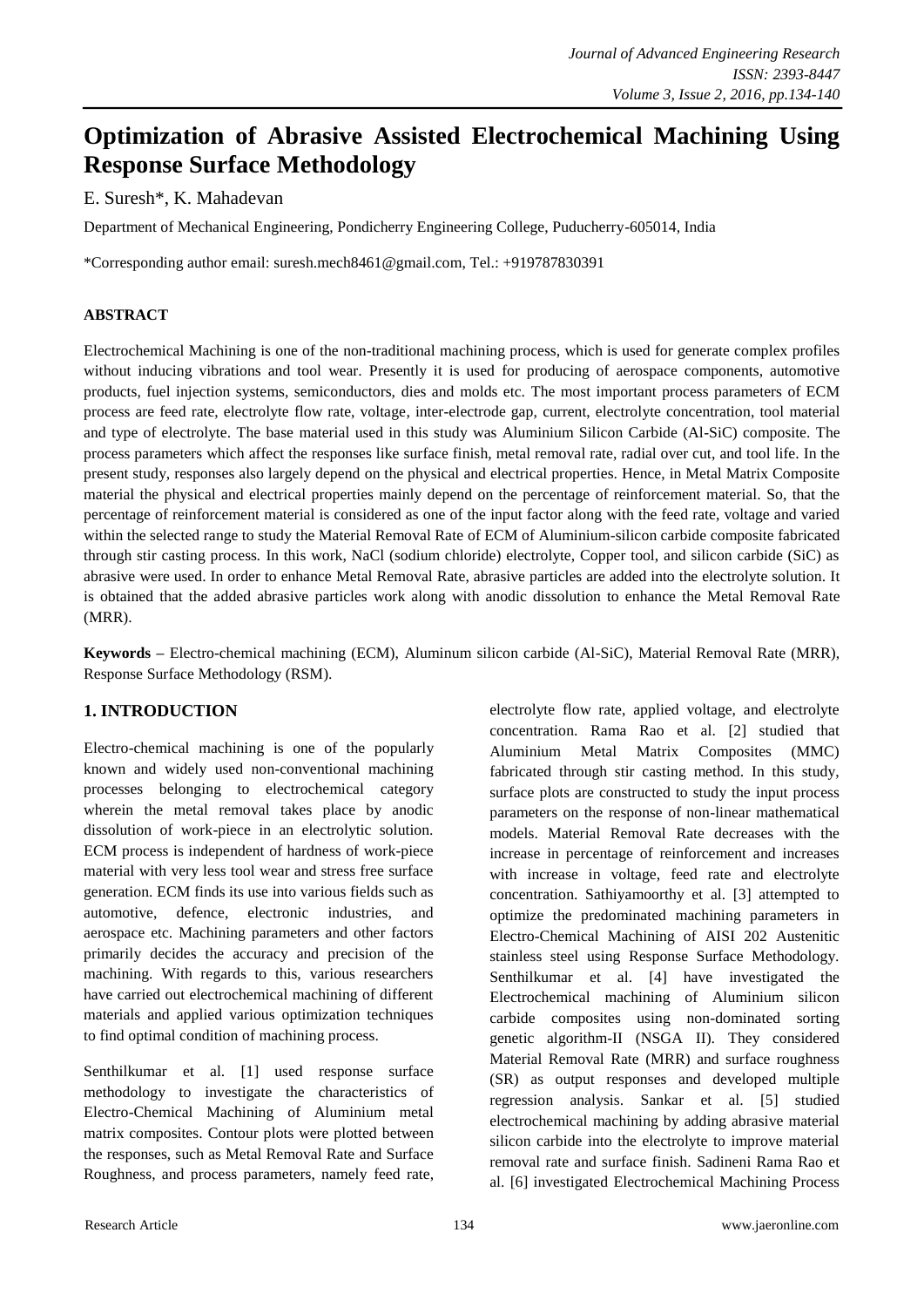Using Full Factorial Design of Experiments. Bhattacharya et al. [7] investigated that the maximization of Material Removal Rate and minimization of overcut during electrochemical machining of EN19 steel and developed mathematical model to study the effects of the various input process parameters. Ravikumar et al. [8] developed non-linear mathematical models by conducting experiments through rotatable central composite. In that study, the authors considered voltage, current, electrolyte flow rate and gap between the tool and workpiece as process parameters and metal removal rate (MRR) and surface roughness (SR) as responses. Sadineni Rama Rao et al. [9] investigated responses (MRR), Surface roughness (SR), and Radial over cut (ROC) are optimized simultaneously based on Response Surface Methodology.

Most of the researchers/engineers concentrated only on the process variables of ECM like, current, voltage, feed rate, electrolyte concentration, tool material, electrolyte flow rate, gap between electrodes and types of electrolyte solution etc. But in case of composite material, the responses such as Material Removal Rate and surface finish mainly depend on the percentage of reinforcement material. Hence, in this work percentage of silicon carbide particles has been considered as one of the input factors along with feed rate, voltage and optimization of the machining variables was done using Response Surface Methodology and the effect of these process parameters on Material Removal Rate was studied using ANOVA.

## **2. FABRICATION OF MMC**

The base material used in these experiments was Aluminium silicon carbide composite produced through stir-casting technique. It has excellent mechanical properties such as low weight with high strength, high stiffness, high wear resistance, good corrosion resistance and also it can withstand high temperature. Due to possession of higher hardness and toughness, composite materials are difficult to machine by conventional machining. Hence Electrochemical machining process becomes a most suitable method for machining of metal matrix composites.

In this work percentage of silicon carbide (SiC) is considered as one of the input factors. In order to achieve different composition, SiC particles of 12 to 20 micron size are added to the base material Al6061 in the proportion of 5%, 10% and 15% by weight.

The reason for choosing Aluminium 6061 as the matrix metal is because of its excellent properties like good corrosion resistance, medium fatigue strength, very good weldability and convincing machinability.

## *2.1 Composite Preparation*

For fabricating MMC's, a number of techniques are available such as powder metallurgy, stir casting technique, squeeze casting and pressure infiltration etc. In this study fabrication of Aluminium silicon carbide composite were carried out through stir casting technique due to its simple set-up and minimum cost. The stir casting set up used for making this composite is shown in fig. 1. In stir casting technique, the reinforcement material SiC added into the molten material Al 6061 and it's stirred through mechanical stirrer to achieve uniform distribution. In order to distribute the reinforcement material uniformly in the matrix metal. Hence, the silicon carbide particles is preheated separately while Al6061alloy is gets heated in a graphite crucible in an electrical furnace at a melting temperature of 800°C. The preheated SiC particles are added with the molten Aluminium metal and mechanical stirring is done and then different composition of composite material is poured in a mild steel die with dimension of 100mm Length \*100mm Breadth\*10mm Thickness as shown in Fig. 2 and an allowed to solidify. The Composition of matrix Al6061 and reinforcement SiC is given in Table1.



*Fig. 1 Stir casting set up*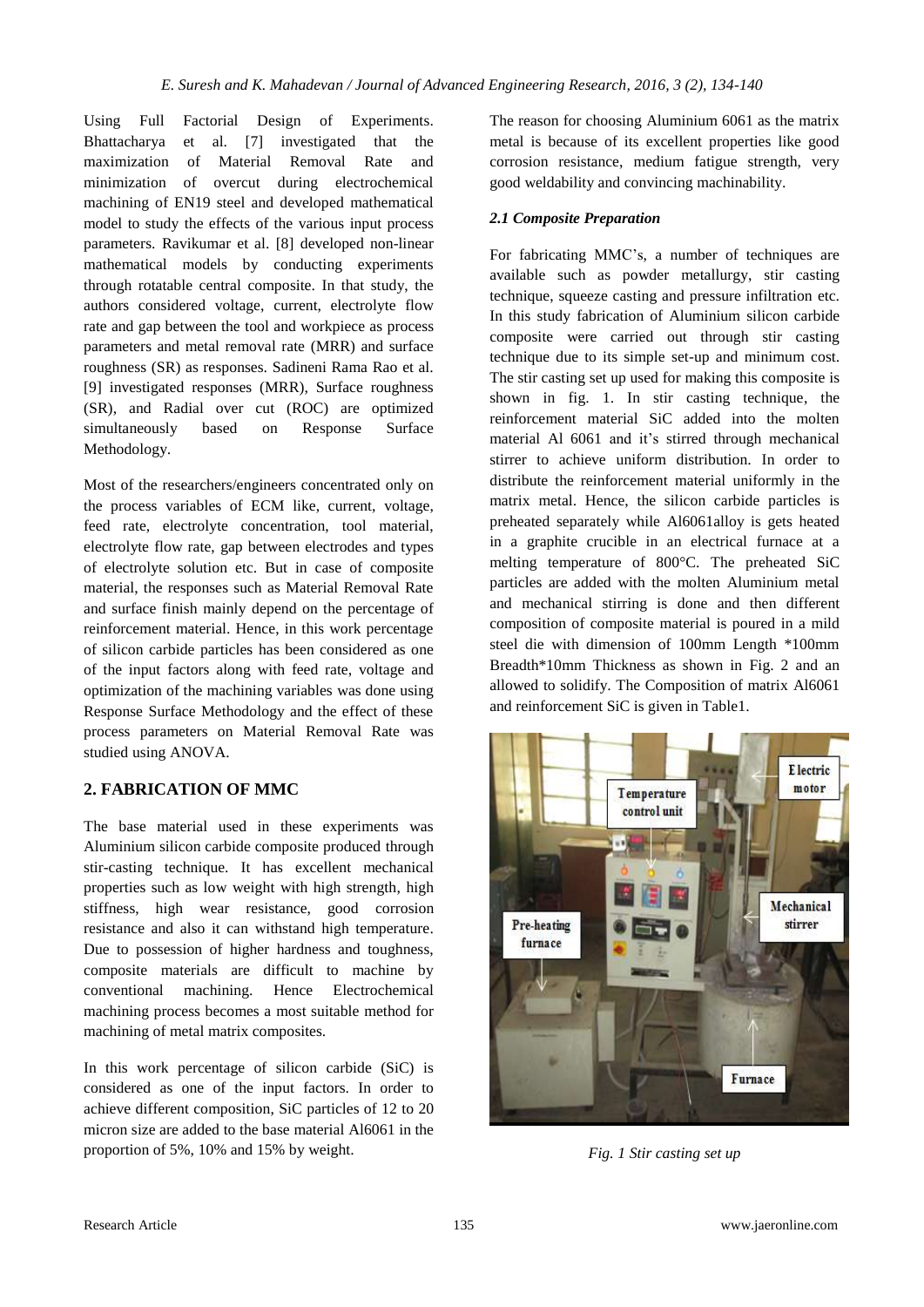| <b>Samples</b> | Al6061 in % | SiC in $%$ |
|----------------|-------------|------------|
|                | 95          |            |
|                |             |            |
|                | २५          |            |



*Fig. 2 Prepared specimens*

#### **3. DESIGN OF EXPERIMENTS**

In this work an attempt is to build the input (factors) output (response) relationship of ECM of aluminium silicon carbide composite. A pilot study has been conducted to determine the working ranges of the input factors. The levels of each parameters selected are given in Table 2.

| Table 2 Electrochemical machining parameters and |  |
|--------------------------------------------------|--|
| <i>their levels</i>                              |  |

|               |        | Level  | Level | Level  |
|---------------|--------|--------|-------|--------|
| Process       | Units  |        |       |        |
| Parameters    |        | $[-1]$ | [0]   | $[+1]$ |
| $%$ of        | Weight | 5      | 10    | 15     |
| Reinforcement | $\%$   |        |       |        |
| Feed rate     | mm/min | 0.4    | 0.5   | 0.6    |
| Voltage       | Volts  |        |       | 14     |

In the present work the experiments runs or combinations were designed based on the Face centered central composite design (CCF). For the three factors the design required 20 combinations with 8 factorial points, six axial points to form Face centered central composite design with  $(\alpha = 1)$  and six centre points are use to investigates the experimental error. The twenty experimental runs was generated and analysed using

MINITAB17 statistical software. The levels of each parameter were chosen as −1, 0, and 1 in coded variables to have a face centered central composite design.

#### *3.1 Response Surface Methodology*

Response surface methodology (RSM) is a collection of mathematical and statistical techniques which explores the relationships between several independent variables and dependent variables (Response) and the main objective of the RSM is to optimize the optimum operating condition. In the present study, Response surface methodology is used for empirical model building between input factors and output responses. The concept of a response surface method involves a dependent variable y called the response variable and several independent variables  $x_1$ ,  $x_2$ ….,  $x_k$ . In the present study, in order to determine the influence of the input variables on the MRR, a second-order regression model can be fitted into the following equation (1).

$$
Y_u = b_o + \sum_{i=1}^k b_i X_i + \sum_{i=1}^k b_{ii} X_i^2 + \sum_{i < j=2}^k b_{ij} X_i X_j - \dots - \dots - (1)
$$

Where  $Y_u$  is the output response and  $X_i$  (1,2,...,k) are levels of k independent quantitative variables. The coefficient  $b<sub>o</sub>$  is the constant term and the coefficients  $b_i$ ,  $b_{ii}$ ,  $b_{ij}$  are the linear, quadratic and interaction terms.

#### **4. EXPERIMENTAL WORK**

The experiments tests for the twenty different combinations were conducted on the prepared specimens using METATECH ECM. The experimental set-up for electrochemical machining as shown in Fig. 3. The set up consists of machining chamber, control panel, electrolyte tank, electrolyte circulation, tool feed mechanism, pump etc. The cathode (TOOL) was made of copper material with hexagonal cross-section and with central hole as shown in fig. 4. The electrolyte solution was fed to the cutting area through the central hole of the tool. Sodium chloride (NaCl) is used as electrolyte solution for both with and without abrasive Electro-chemical Machining. Experiments for 20 different runs were carried out for a fixed time interval (5 minutes for each run). Experiments were conducted by varying predominant process parameters such as feed rate, voltage and reinforcement content and the Material Removal Rate was measured from the weight loss technique. The material removal rate observed for various sets of experiments with different combinations of process variables based on Face centered central composite design of response surface methodology is presented in Table 3.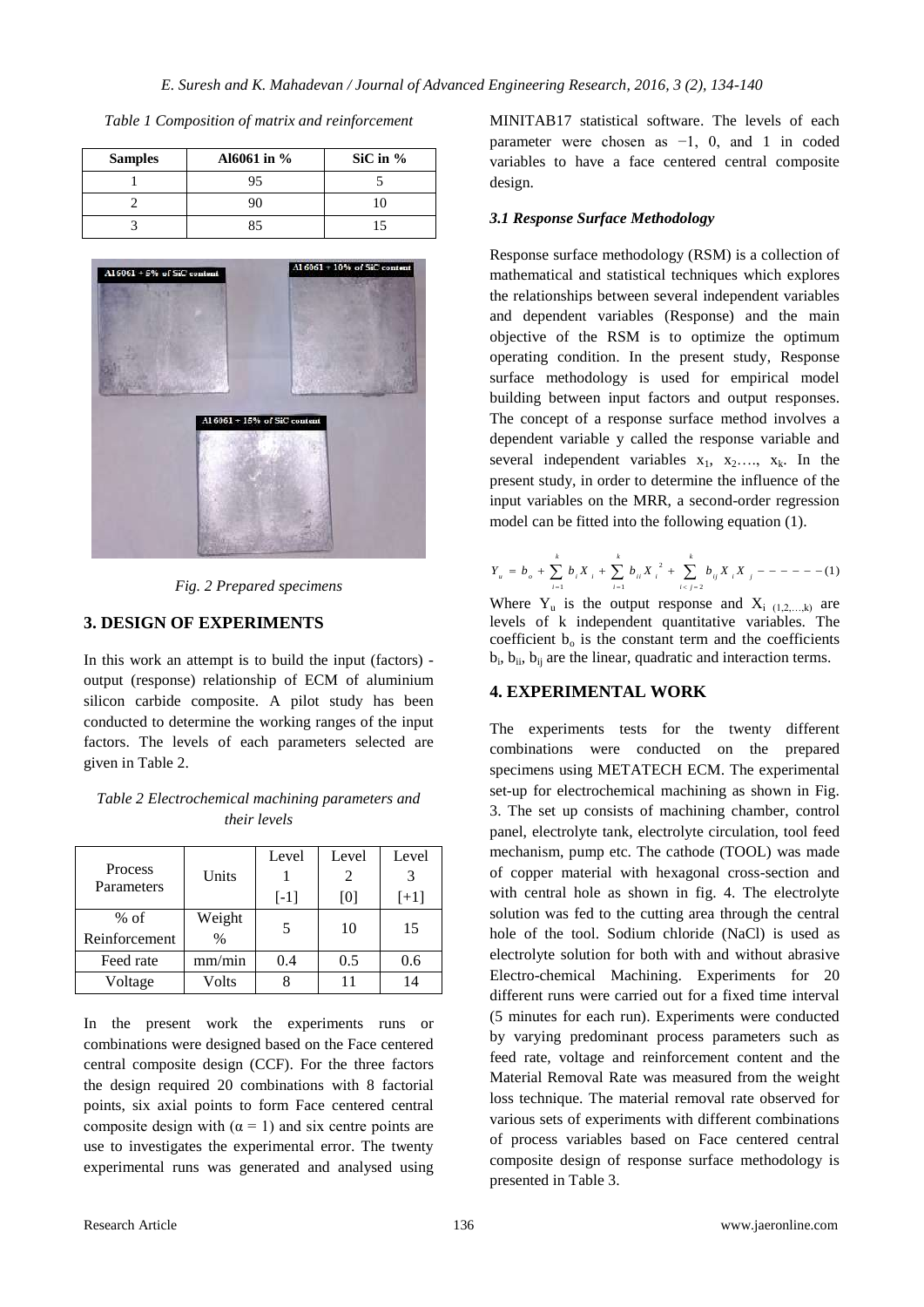

*Fig. 3 Electro-chemical machining set up*



*Fig. 4 Copper tool with hexagonal cross section*

Once the experiments are conducted, Material Removal Rate is calculated for twenty runs. Based on the data observed from the (CCF) face centered central composite design, the mathematical model was developed.

## *4.1 Mathematical Model of MRR*

Equation (2) shows the developed mathematical model for Material Removal Rate (MRR).

**Material Removal Rate (MRR)** = 26.510 - 2.452 A  $+ 3.541 B + 3.830 C - 0.165 A*A - 0.498 B*B$ 0.239  $C*C + 1.667 A*B - 0.537 A*C + 0.685 B*C$ (2)

*Table 3 Design matrix and measured responses (ECM with abrasive assistance)*

|                |                 |                  |                 | <b>MRR</b>              |
|----------------|-----------------|------------------|-----------------|-------------------------|
| Run            | A               | B                | $\overline{C}$  | $\text{m}^3/\text{min}$ |
|                |                 |                  |                 | $\mathcal{E}$           |
| $\mathbf{1}$   | 5               | 0.4              | 8               | 21.925                  |
| $\overline{c}$ | $\overline{15}$ | $\overline{0.4}$ | 8               | 15.185                  |
| 3              | 5               | 0.6              | $\overline{8}$  | 25.111                  |
| $\overline{4}$ | $\overline{15}$ | 0.6              | 8               | 23.851                  |
| 5              | $\overline{5}$  | $\overline{0.4}$ | 14              | 30.074                  |
| 6              | $\overline{15}$ | 0.4              | 14              | 20.000                  |
| 7              | 5               | 0.6              | 14              | 34.814                  |
| 8              | $\overline{15}$ | 0.6              | $\overline{14}$ | 32.592                  |
| 9              | $\overline{15}$ | 0.5              | $\overline{11}$ | 24.888                  |
| 10             | $\overline{5}$  | $\overline{0.5}$ | $\overline{11}$ | 29.111                  |
| 11             | 10              | $\overline{0.6}$ | $\overline{11}$ | 29.777                  |
| 12             | 10              | 0.4              | $\overline{11}$ | 23.555                  |
| 13             | 10              | $\overline{0.5}$ | 14              | 30.370                  |
| 14             | 10              | 0.5              | 8               | 23.481                  |
| 15             | 10              | 0.5              | $\overline{11}$ | 27.333                  |
| 16             | 10              | 0.5              | 11              | 26.370                  |
| 17             | 10              | 0.5              | 11              | 24.814                  |
| 18             | 10              | 0.5              | 11              | 26.888                  |
| 19             | 10              | 0.5              | 11              | 25.111                  |
| 20             | 10              | $\overline{0.5}$ | $\overline{11}$ | 25.925                  |

## **5. RESULTS AND DISCUSSION**

#### *5.1 Analysis Of Variance*

The analysis of variance (ANOVA) has been performed to verify the goodness of fit of the developed mathematical models presented in Table 4.

The value of the  $R^2$  for Material Removal Rate is over 97.16%, which denotes that the developed mathematical model reveals that the better relationship between the input process factors and output response at a 95 % confidence level. The probability 'P' value of the model is lesser than 0.05(i.e. 95% confidence), which shows that the developed mathematical model is significant at a 95% confidence level. The values which are greater than 0.1 which indicates that the model terms are not significant at a 95% confidence level. The results show that all the input variables, i.e. percentage of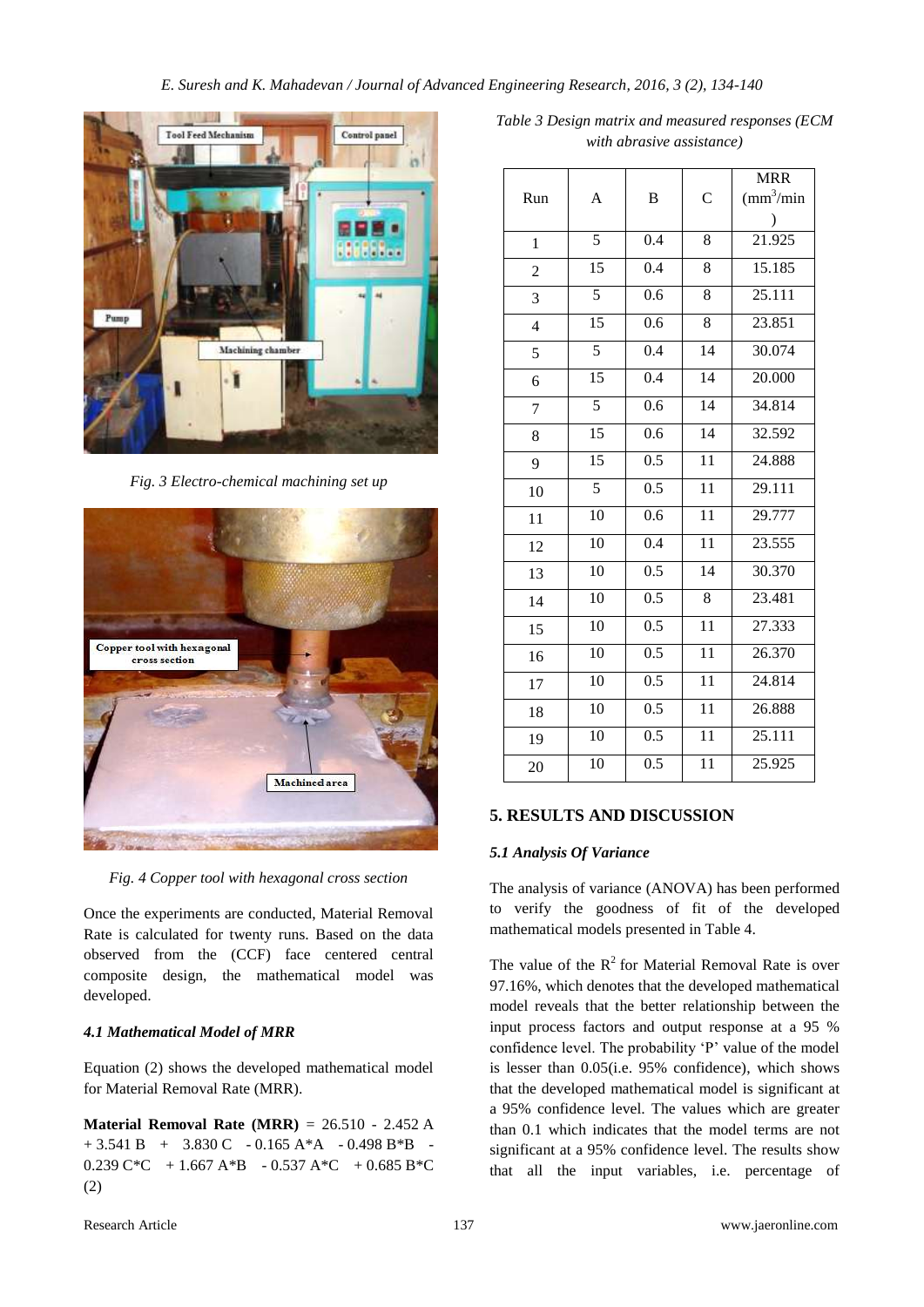reinforcement, feed rate and voltage have their influence on the material removal rate. In table 4 from the probability p values, for the response (Material Removal rate) linear effect A (% of Reinforcement), B

(Feed rate), and C (Voltage) are significant. Moreover, the interaction effect and square effect are insignificant for the response (Material Removal Rate).

| Source of variation DOF  |              | Sum of squares | Mean sum of squares | F value  | P value       |             |
|--------------------------|--------------|----------------|---------------------|----------|---------------|-------------|
| Regression               | 9            | 363.529        | 40.392              | 38.02    | < 0.000       | Significant |
| A                        | $\mathbf{1}$ | 60.118         | 60.118              | 56.58    | < 0.000       | Significant |
| $\, {\bf B}$             | $\mathbf{1}$ | 125.358        | 125.358             | 117.98   | < 0.000       | Significant |
| $\mathbf C$              | $\mathbf{1}$ | 146.666        | 146.666             | 138.04   | 0.000 < 0.000 | Significant |
| $A^*A$                   | $\mathbf{1}$ | 0.075          | 0.075               | $0.07\,$ | 0.796         |             |
| $B*B$                    | $\mathbf{1}$ | 0.683          | 0.683               | 0.64     | 0.441         |             |
| $\mathrm{C}^*\mathrm{C}$ | $\mathbf{1}$ | 0.157          | 0.157               | 0.15     | 0.709         |             |
| $A^*B$                   | $\mathbf{1}$ | 22.218         | 22.218              | 20.91    | < 0.001       | Significant |
| $\mathrm{A}^*\mathrm{C}$ | $\mathbf{1}$ | 2.307          | 2.307               | 2.17     | 0.171         |             |
| $B*C$                    | $\mathbf{1}$ | 3.754          | 3.754               | 3.53     | 0.090         |             |
| Error                    | $10\,$       | 10.625         | 1.063               |          |               |             |
| Lack-of-Fit              | 5            | 5.753          | 1.151               | 1.18     | 0.430         |             |
| Pure Error               | 5            | 4.872          | 0.974               |          |               |             |
| Total                    | 19           | 374.154        |                     |          |               |             |

*Table 4 Analysis of Variance for Material Removal Rate (MRR)*

#### *5.2 Main Effect Plot*



*Fig. 5 Main effects plot for the Material Removal Rate*

The main effects of the input parameters, such as percentage of reinforcement content (A), feed rate (B),

and Voltage (C) on the response Material Removal Rate is shown in Fig .5.

From that figure, we can be observed that with increase in feed rate, voltage the Material Removal Rate increases. With increase in voltage, the machining current in the inter-electrode gap increases, this leads to the enhancement of Material Removal Rate. It is also interesting to note that increased feed rate reduces the inter-electrode gap that leads to increase in the current density. This effect causes rapid anodic dissolution which increases the MRR and with decreases in percentage of reinforcement the MRR increases. This may be due to the fact that by increasing the percentage of Reinforcement particles, the electrical conductivity of the work piece decreases, because the reinforced particles are poor conductors than the base material. Thus the increase in the percentage of reinforcement added into the matrix material leads to decrease the metal removal rate.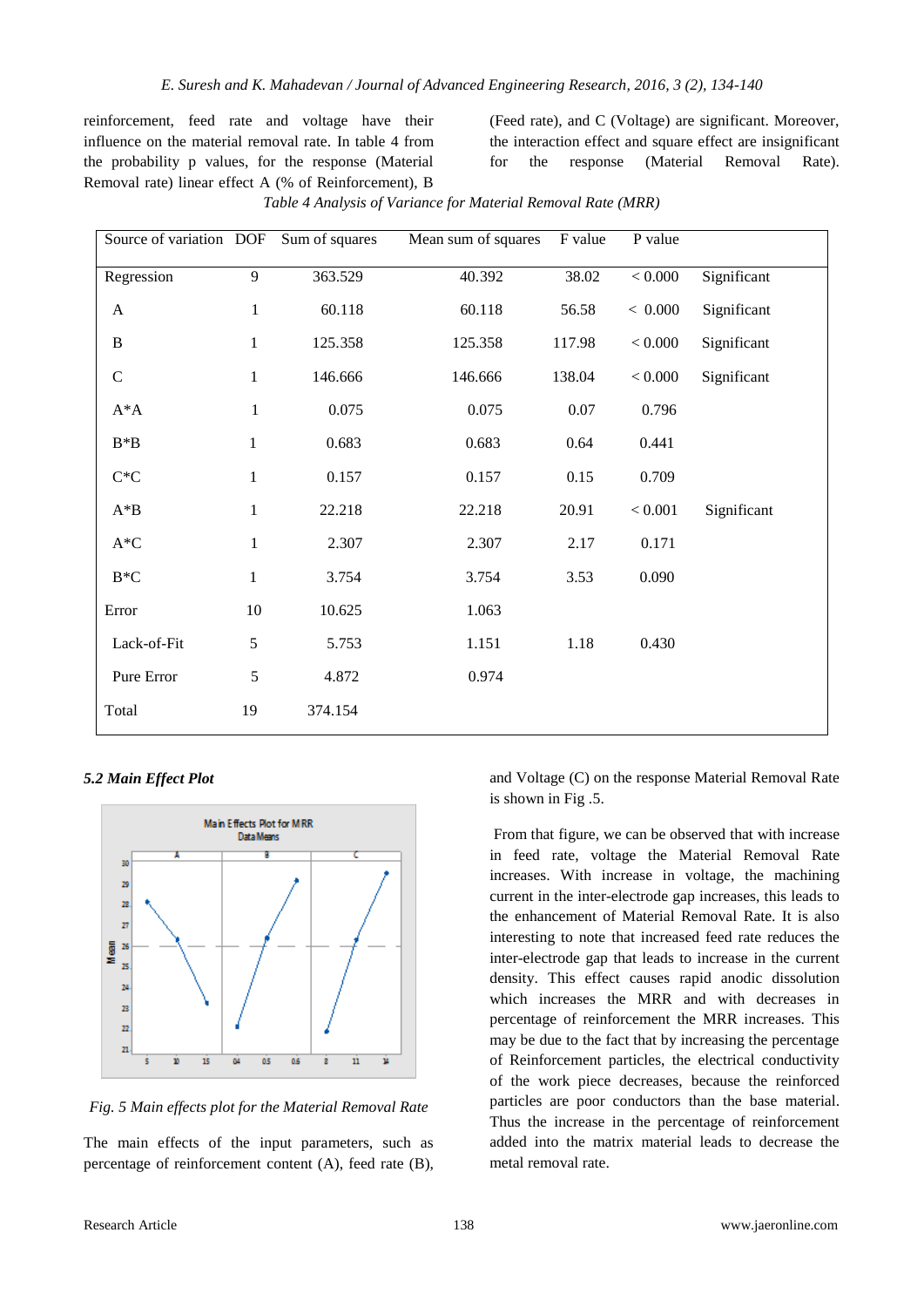#### *5.3 Analysis Of Response Surface Graph*

Response surface graph were developed for the empirical relationship, taking two input variables in the 'X' and 'Y' axis and output response in 'Z' axis. The response surface graphs clearly show the location of the optimum response point. The relationship between independent variables and dependent variables was graphically shown by three dimensional response surface graph as shown in (Figures 6- 8).



## *Fig. 6 Response surface graph due to interaction of percentage of reinforcement and Feed rate on material removal rate*

Fig.6 shows that the response surface graph for the Material Removal Rate between percentage of reinforcement and feed rate, it can be seen from this figure that material removal rate increases with increase of feed rate and decreasing of percentage of reinforcement material.



#### *Fig. 7 Response surface graph due to interaction of percentage of reinforcement and voltage on material removal rate*

Fig.7 shows that the response surface graph for the Material Removal Rate between percentage of reinforcement and voltage, it can be seen from this figure display that material removal rate increases with increase of voltage and decreasing of percentage of reinforcement material.



*Fig. 8 Response surface graph due to interaction of Feed rate and voltage on material removal rate*

Fig.8 shows that the response surface graph for the Material Removal Rate between feed rate and voltage, it can seen from this figure shows that Material Removal Rate increases with both the feed rate and voltage simultaneously increasing.

#### *5.4 Comparison of MRR with and without Abrasive Assisted ECM*

*Table 5 ECM with abrasive assistance*

|    |     |    | MRR<br>mm <sup>3</sup> /min |
|----|-----|----|-----------------------------|
| 5% | 0.6 | 14 | 34.814                      |

*Table 6 ECM without abrasive assistance*

|    |     |                | <b>MRR</b><br>mm <sup>3</sup> /min |
|----|-----|----------------|------------------------------------|
| 5% | 0.6 | $\overline{A}$ | 26.666                             |

#### **6. CONCLUSION**

[1] In the present study, aluminium MMC was fabricated through stir casting method. It is interesting to note that percentage of reinforcement material has been considered as one of the input process parameter that